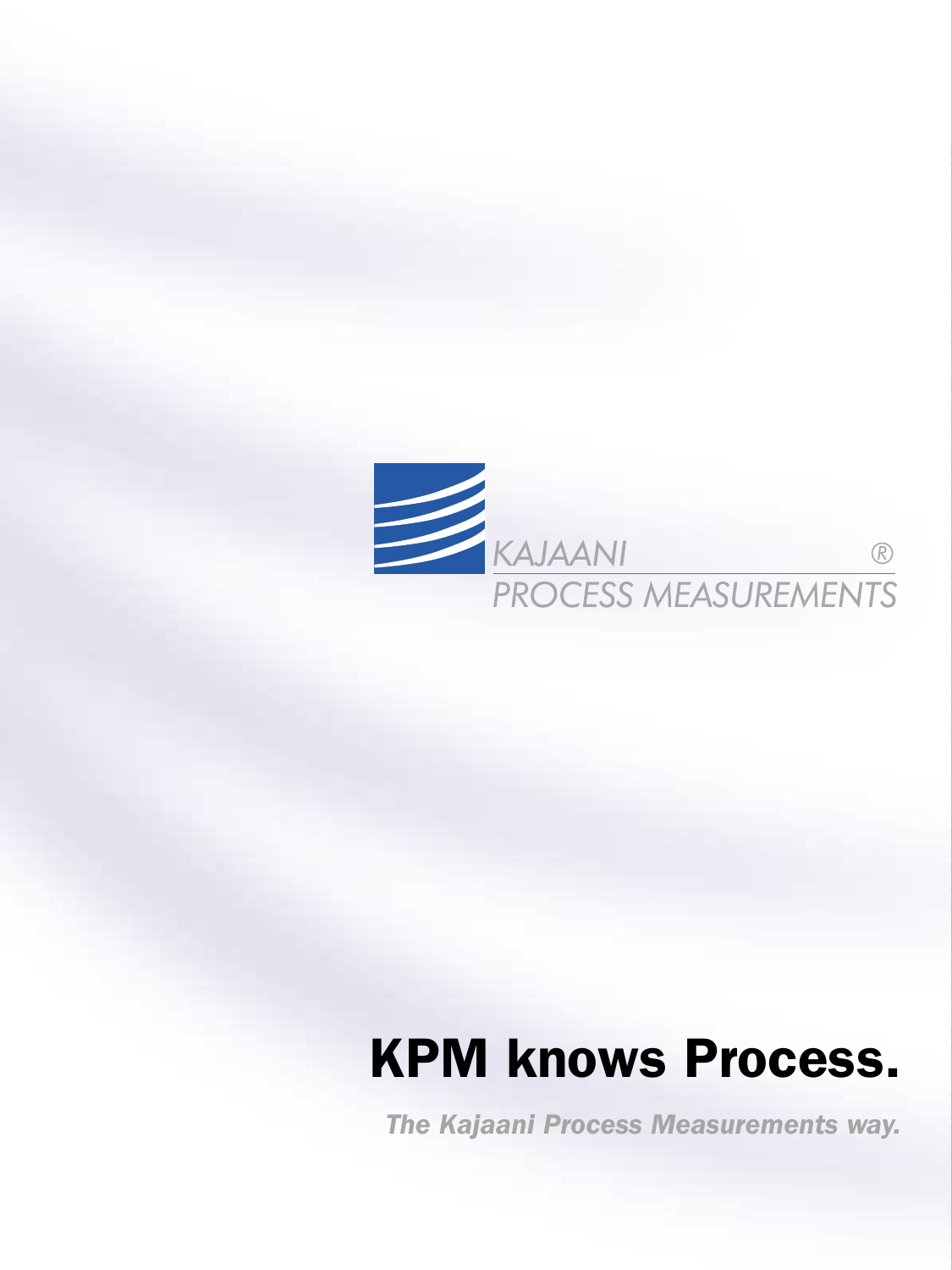## *The Kajaani Process Measurements way...*

Kajaani Process Measurements Ltd., founded in 2001, is focusing on the development of unique measurement solutions for the pulp and paper industry. Owned by a select team of managing partners and an established capital investor, KPM combines extensive knowledge of and experience in the pulp and paper industry.

Our goal is to enable the Customer to successfully manage and control consistency. To this end, KPM offers marketproven product development and application engineering expertise, combined with leading-edge design and manufacturing know-how. Exceptional Customer-focused services set KPM heads above other suppliers in delivering real value and reduced cost of ownership.

KPM accomplishes this work by confronting conventional process measurement and control thinking head-on – not as an afterthought of the papermaking process but as an end in itself.

KPM 's innovative thinking is your way to solve traditional pulp and paper consistency problems. By focusing on consistency management with laser-like precision, KPM is designing easy-to-use, low-cost-of-ownership, and selfdiagnosing products to help Customers win the battle to reduce production costs and end product variability.

A visit to our homepage at www.prokajaani.com opensthe door to innovative solutions available to you today.

Process and consistency expertise and the highest level of Customer support – in the mill as well as in the office – support these high-end, high performance products.

KPM knows process and speaks your language – the language of the papermaker. KPM listens to your goals, opportunities, problems and your unique issues.



## *The best measurement tools applied in the right place.*

KPM products can be applied to most consistency applications and offer our Customers no compromises.

KPM believes that pulp fiber consistency measurements can be managed and controlled successfully, and be a useful tool in controlling other fiber and paper properties. KPM 's experience and expertise has shown that a strategy of using different measurement technologies applied correctly – the right technology in the right location – is the key to the total consistency control solution.

There is no technology that *"fits all"* .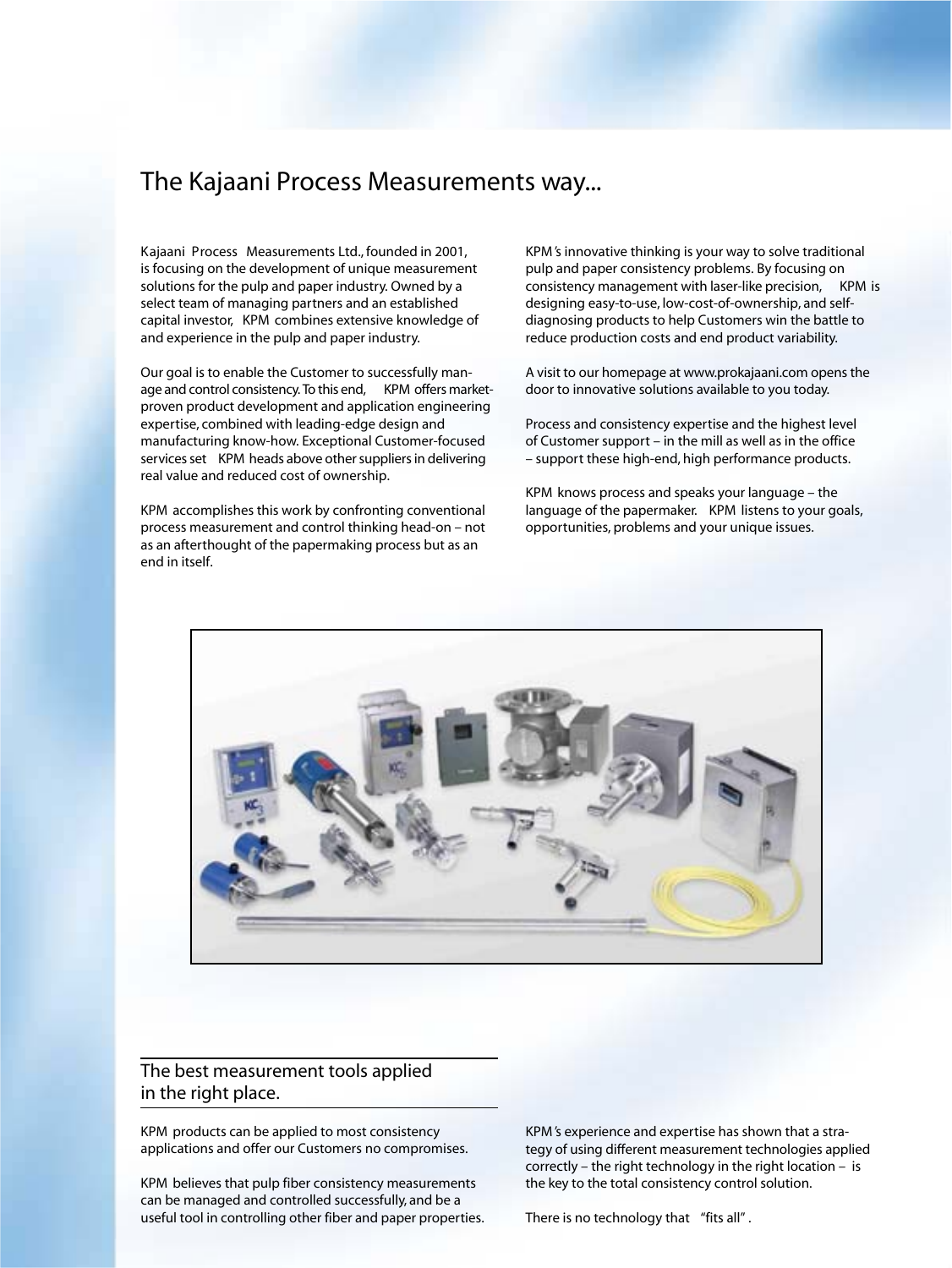# *… resulting in the most cost-effective installed products.*

### *KPM knows process. Genuinely the best in consistency measurement and control.*

High-level expertise supported by products that work to reduce cost and eliminate variations – this is the KPM line of consistency management and control tools.

Pulp Fiber Consistency measurement is determined typically by shear force measuring devices. KPM recognizes that this technology is well known and is the first choice in many mills – in spite of the high cost of ownership. This is where KPM breaks with tradition! KPM rejects the premise that blade and rotary transmitter causes high maintenance and repair costs.

The KC/3 blade-style transmitter is specifically designed not only to perform well, but also to increase Customer value by extending transmitter life, reducing downtime and eliminating factory maintenance. Intuitive to set-up, easy to calibrate, integrated sample and laboratory system, self-diagnostics and analysis tools provide for full serviceability by mill personnel – just some of the features that make consistency management and control a reality.

To complement shear force measurement, KPM offers a unique rotary design – another example of break-through thinking. The IT-2003 rotary transmitter is completely serviceable by mill personnel without shutting down the process! And that is not all. Installation is cost-effective – everything you need for reliable, dependable, cost effective consistency management is included in one low price. In combination with KPM's process and consistency expertise, rotary technology is reliable, cost-effective, accurate and dependable.

Total Consistency measurement requires new thinking. Consistency traditionally has been performed with shear force measurements that are not always reliable in some applications. KPM knows that microwave technology works in difficult applications with varying furnishes, flow changes, fiber length variations etc.

KPM has partnered with TOSHIBA – renowned for high technology and world-class manufacturing – to bring this sophisticated measurement principle to the pulp and paper industry at a competitive price. And in recognition of KPM's experience and expertise in pulp and papermaking process measurement and control, TOSHIBA has named KPM sole pulp and paper distributor for the LQ-Series microwave consistency transmitters. The extraordinary LQ-Series consistency transmitters represent the highest level of measuring technology. The LQ is reliable and performance is assured and supported with KPM expertise and experience in consistency measurement and application knowhow.



KPM offers the widest choice for sampling. To measure and control consistency, the transmitter requires reliable and accurate sampling technology. KPM knows that correct and reliable sampling seems simple and that many mills underestimate the importance of the using right sampler, applied in the right place, utilizing the right sample handling and sample processing methodology.

Improper sampling and sample handling is a source of consistency transmitter measurement error and increased process variability. KPM has translated its knowledge of process and consistency in development of an array of samplers, which are well designed to safely extract a true representative sample from the process line.

The KS family of samplers completes our line of products for consistency management and control. Let us help you develop reliable techniques for sampling, in even the most demanding applications - make consistency work for you.

#### *KPM knows break detection.*

Ever alert to the Customer's need to solve operating problems, KPM's expertise and experience has taken a fresh look at some old problems that operators have struggled with for generations.

The WE family of optical break detectors is solving web break detection problems in many installations and reliably detects paper breaks without missing a break or generating a "false" break signal. In many cases, payback time is very short. KPM personnel has been around the paper machine area for a long time, and consistent with our goal to reduce the cost of ownership and increase Customer value, Customers report that the WE is reliable and trouble-free. And here is the KPM advantage – KPM knows papermaking!

*Reliable, dependable products supported by an intimate knowledge of mill conditions coupled with first-class customer service – an unbeatable formula for success!*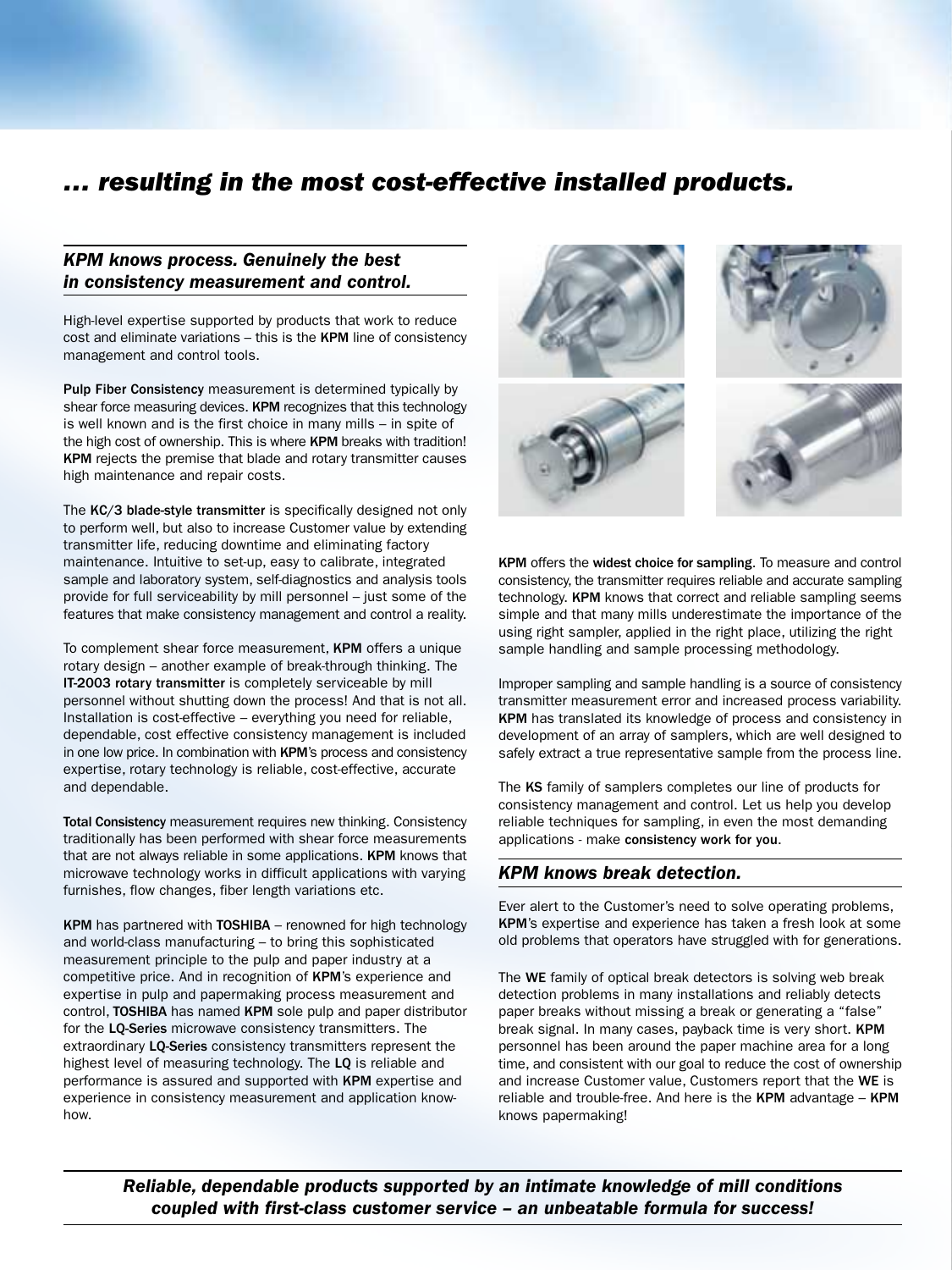*KPM - centered in the heart of forestry and paper making.*



The head office of Kajaani Process Measurements Ltd. is located in Kajaani, Finland – one of the leading paper manufacturers in the world. In fact, KPM's experience is rooted in forest industry practices in Kajaani that date back 100 years. The forests of Finland are, and continue to be, the backbone of livelihood in the region.

Local forest industry and modern mills provide a fertile ground for the development of new ideas. Numerous companies that are active in the field have their focus on the local Measurepolis Technology Center and the University of Oulu Measurement Sensor Laboratory. This business concentration offers a unique environment for KPM because extensive advanced equipment is available for testing new ideas and products. This ensures that KPM innovations reach Customers only after rigorous performance testing and reviews are completed.

In addition, Kajaani has an active network of businesses that develop and manufacture highquality instrumentation. These high-tech companies continue to follow in the footsteps of past successors – experienced paper industry experts – towards their goals: accurate measurement, value for the Customer and manufacturer, and conservation of the environment and natural resources.



#### *For your process from KPM.*



Auditing in a mill



Pilot plant



Development



Manufacturing